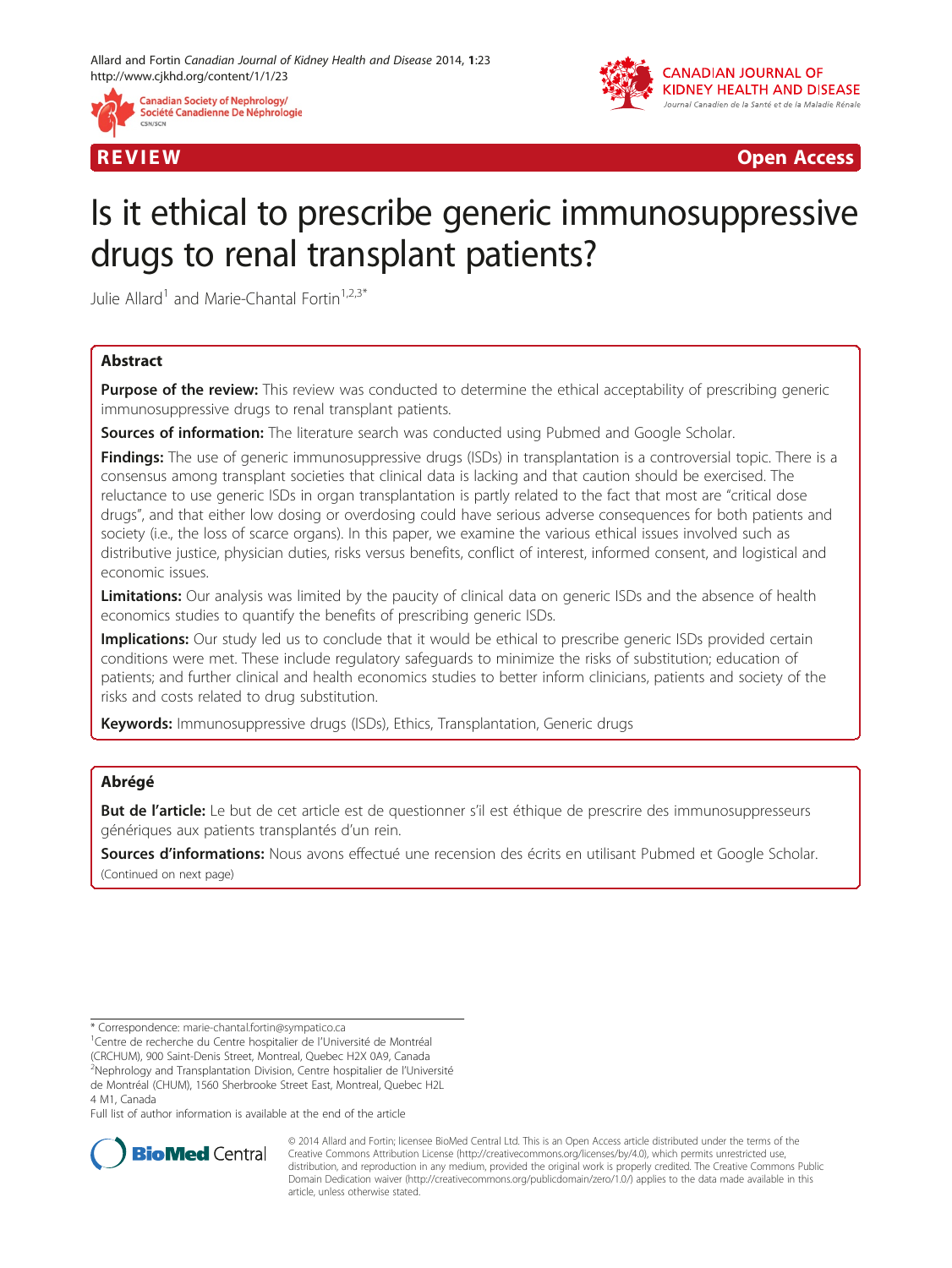## (Continued from previous page)

Résultats: La prescription d'immunosuppresseurs génériques en transplantation rénale est un sujet controversé. Les sociétés savantes sont en accord sur le fait qu'il y a un manque de données cliniques et que la prudence est de mise. Une des explications à cette attitude réfractaire est le fait que les immunosuppresseurs sont considérés comme des « médicaments à dose critique ». Par conséquent, leur surdosage ou leur sous-dosage peut avoir des conséquences désastreuses pour le patient et la société (i.e., la perte d'un greffon). Dans cet article, nous examinerons les enjeux éthiques impliqués dans ce débat tels que la justice distributive, les devoirs des médecins, l′analyse des risques et des bénéfices, le conflit d'intérêt, le consentement éclairé ainsi que des enjeux logistiques et économiques.

Limites: Les données cliniques existantes sont insuffisantes et limitent notre analyse. De plus, l'absence d'analyse économique sur l′utilisation d'immunosuppresseurs génériques constitue une autre limite à notre étude.

Implications: Suite à cette analyse, nous pouvons conclure qu'il serait éthique de prescrire des immunosuppresseurs génériques dans certaines circonstances. Celles-ci incluent la mise en place de mesures qui minimisent les risques de substitution, l′éducation des patients et la réalisation d'études cliniques et économiques afin de mieux informer les cliniciens, les patients et la société sur les risques reliés à la prescription de ces médicaments ainsi qu'aux coûts associés.

## What was known before?

The prescription of generic ISDs is controversial. There is a concern that the bioequivalence acceptability range could lead to generic drift.

## What this adds

This review enhances existing knowledge with an analysis of the ethical issues related to the prescription of generic ISDs.

## Why is this review important?

This review explores the ethical issues related to the prescription of generic ISDs. This is particularly topical and important given the recent presence of generic ISDs on the market.

## What are the key messages?

Generic ISDs are economical but could pose a theoretical risk to transplant patients. If risks are reduced by safeguard policies and if their use is shown to be clearly economic and safe, prescribing generic ISDs would be ethical.

## Implications for future research/policy

Our review leads us to conclude that a comprehensive cost-effectiveness analysis of generic ISDs and clinical studies in *de novo* and stable transplant patient for every new generic ISD are necessary.

## Introduction

Renal transplantation is one of the greatest medical advances of the twentieth century, improving chances of survival and quality of life for end-stage renal disease patients. This medical success has been made possible through immunosuppressive drugs (ISDs) that prevent graft rejection. Patients are required to take these drugs

for the graft life span. Although ISDs decrease graft rejection, they are associated with multiple adverse effects. They are also expensive: the annual cost of immunosuppressive treatment can be as high as C\$15,000 per patient [[1\]](#page-5-0). According to the Canadian Institute for Health Information, the wholesale value of Canadian purchases of ISDs grew more quickly between 2004 and 2010 than purchases in any other major therapeutic category [\[2](#page-5-0)]. The recent arrival on the Canadian market of generic ISDs could lower these costs. The Institut national d'excellence en santé et en services sociaux (INESS), a provincial organization in Quebec with the mission to promote clinical excellence and the efficient use of resources in the health and social services sector, recently published a Notice to the Minister, refusing to exempt the brand-name versions of tacrolimus from Quebec's lowest price policy [[3\]](#page-6-0). However, the use of generic ISDs raises many ethical questions regarding distributive justice, physician responsibilities, conflict of interest and informed consent. In this paper, we look more closely at these issues, as well as various position statements on generic ISDs. We do not examine situations related to specific immunosuppressive drugs.

## Review

### Generic immunosuppressive drugs

Although generic drugs are widely accepted in the medical community, the situation with ISDs is different, as many of them are "critical dose drugs". Health Canada defines critical dose drugs as "those drugs where comparatively small differences in dose or concentration lead to doseand concentration-dependent, serious therapeutic failures and/or serious adverse drug reactions" [[4](#page-6-0)]. Health Canada recognizes only nine critical dose drugs, three of which are commonly used ISDs: cyclosporine, tacrolimus and sirolimus [[4\]](#page-6-0). These drugs are monitored closely by blood concentration dosage to achieve an optimal therapeutic effect.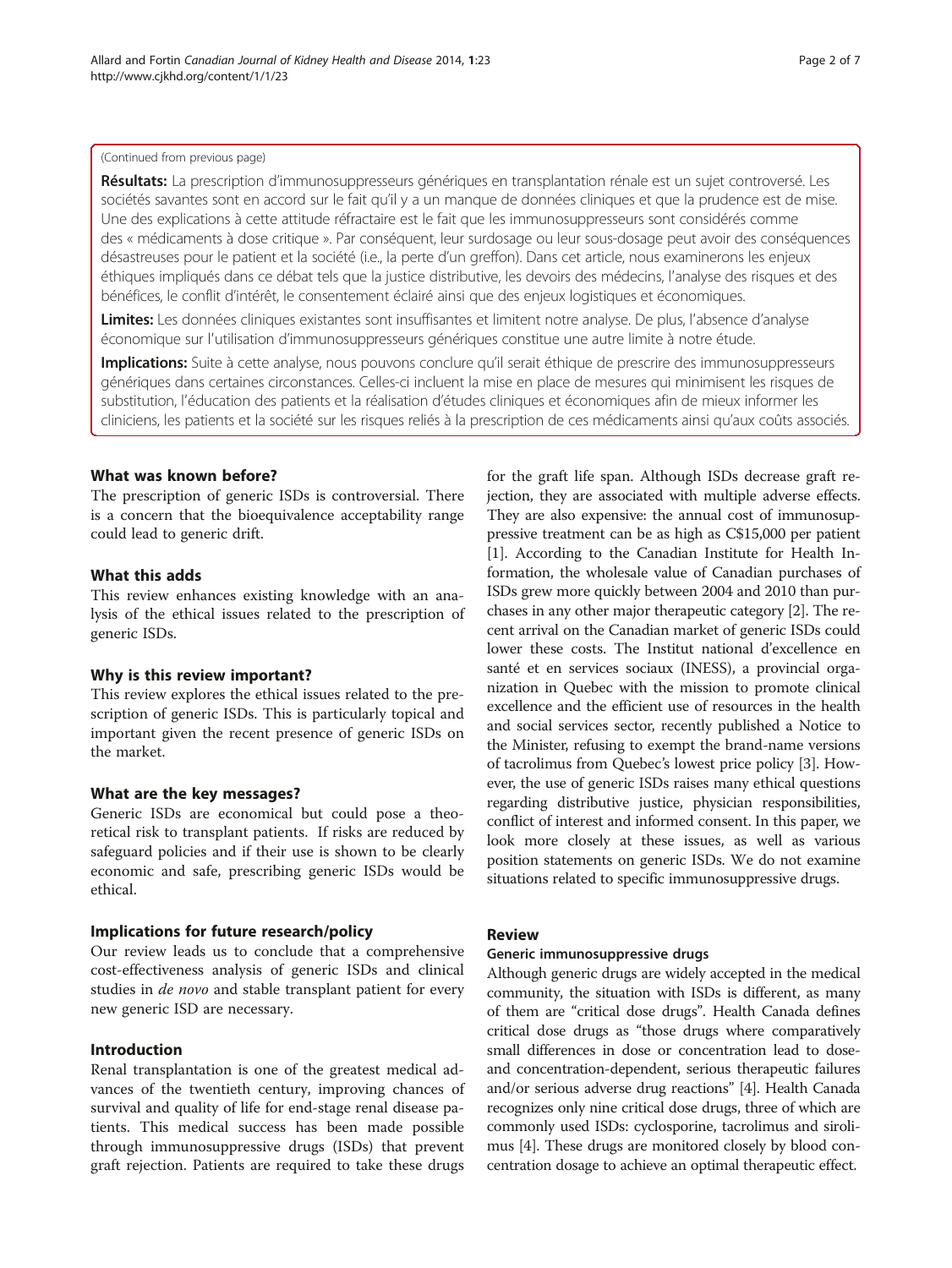Since generic cyclosporine was introduced in the US market in 1995, the majority of articles on the use of generic ISDs have highlighted the controversial nature of this issue. A 2005 article by Taber et al., reporting a significantly higher incidence of acute rejection in patients who received generic cyclosporine versus those who received the brand-name drug, contributed to the generic controversy [[5\]](#page-6-0). Even though the authors reported significant limitations to their research, including a higher intra-patient variation for the generic drug group, this study has probably influenced the way transplant professionals view generics.

A generic drug has the same active ingredient as a brand-name drug, but the excipients can be different, which could affect the absorption of the active ingredient and lead to a different blood concentration. To be approved by Health Canada, a generic of a critical dose drug has to meet strict criteria of pharmaceutical equivalence and bioequivalence with the innovator product (90% to 112% of the area under the curve). Since blood concentration is so important for critical dose drugs, generic ISDs and innovator products are not considered freely substitutable, even when they have been demonstrated to be bioequivalent. There is also a concern about the bioequivalence of different generic drugs: every generic has to be proven to be bioequivalent to the innovator product, but not to other generic products. There is a theoretical possibility of generic "drift", i.e., a generic at one end of the acceptable range of the area under the curve (AUC) might not be bioequivalent to another generic at the other end of the acceptable range [[6](#page-6-0)]. The main concern about the arrival of generic drugs on the market is the possibility of uncontrolled substitutions (i.e., substitutions that are made without informing the prescriber), which could lead to under- or over-immunosuppression caused by generic drift, both of which could lead to devastating complications. As new generics enter the market, patients could even face successive substitutions, thus increasing fluctuations in drug concentrations—a known factor in poor long-term outcomes following kidney transplantation [[7](#page-6-0)].

Certain bioequivalence studies on the kidney transplant population support the safe use of generic ISDs [[8-11](#page-6-0)]. However, there are also reports of observed variations in drug concentration following drug substitution [[5,12\]](#page-6-0). Both sets of studies are small without long-term follow-up. While the evidence is not sufficiently robust to serve as a basis for medical decisions, these studies have probably had a significant impact on physicians' confidence in generic ISDs. They have bolstered the arguments of detractors and have likely contributed to a widespread reluctance to prescribe generic ISDs.

Many authors nonetheless believe that the reluctance to use generics is based on misconceptions regarding the approval process [[13\]](#page-6-0). Even though there is a theoretical

possibility of generic drift, a review of 2,070 bioequivalence studies of all drugs approved from 1996 to 2007 by the FDA showed that, in reality, the average difference was comparable to the variability between two batches of the innovator drug [\[14](#page-6-0)]. Some authors believe that eventually all generic drugs will be demonstrated to be freely substitutable, following ongoing research based on new bioequivalence study designs [\[6,15](#page-6-0)].

Position statements on generic immunosuppressive drugs The Canadian Society of Transplantation (CST) issued recommendations in April 2012 regarding the use of generic ISDs, following a thorough review of the available scientific literature. The CST recommended extreme caution and estimated that the use of generic ISDs posed a significant patient safety risk, because of the lack of safety evidence and the absence of structural safeguards to prevent uncontrolled substitutions. They asked for bioequivalence to be demonstrated, not only in healthy adults, but also in transplant recipients and in subpopulations known to have a high variability in blood concentration [[1\]](#page-5-0).

The American Society of Transplantation (AST) held a conference in 2001 to review the data and issues regarding the use of the generic ISDs, and published a summary of the meeting in 2003 [\[16\]](#page-6-0). Participants in the forum strongly supported efforts to offer less expensive medications, hoping to improve compliance. Most agreed that the prescription of generic ISDs de novo is safe in low-risk transplant recipients. Some expressed concerns about uncontrolled substitutions, and there was strong support for bioequivalence studies in at-risk subpopulations. It is worth mentioning that in the US context, ISDs are reimbursed only during the first three years post-transplant. Cessation of treatment because of financial strain is a known cause of graft failure [\[17](#page-6-0)].

The European Society of Organ Transplantation (ESOT) commissioned an Advisory Committee to formulate recommendations on the use of generic drugs in solid organ transplant recipients [\[18\]](#page-6-0). The ESOT was satisfied with the stricter criteria issued by the European Medicines Agency (EMA), which match those of Health Canada. The EMA is not opposed to the use of generic drugs that meet the new criteria, but the agency proposes to regulate generic substitutions of critical dose drugs in vulnerable patient populations.

The Société francophone de transplantation also issued recommendations after generic ISDs were introduced in the market without consulting the medical transplant community. They supplemented the ESOT recommendations, calling for stricter criteria for bioequivalence, prescription of generic ISDs by their commercial name, and the monitoring of patients taking generic ISDs in order to collect clinical data [[19](#page-6-0)]. Table [1](#page-3-0) summarizes the position statements of these different transplant societies.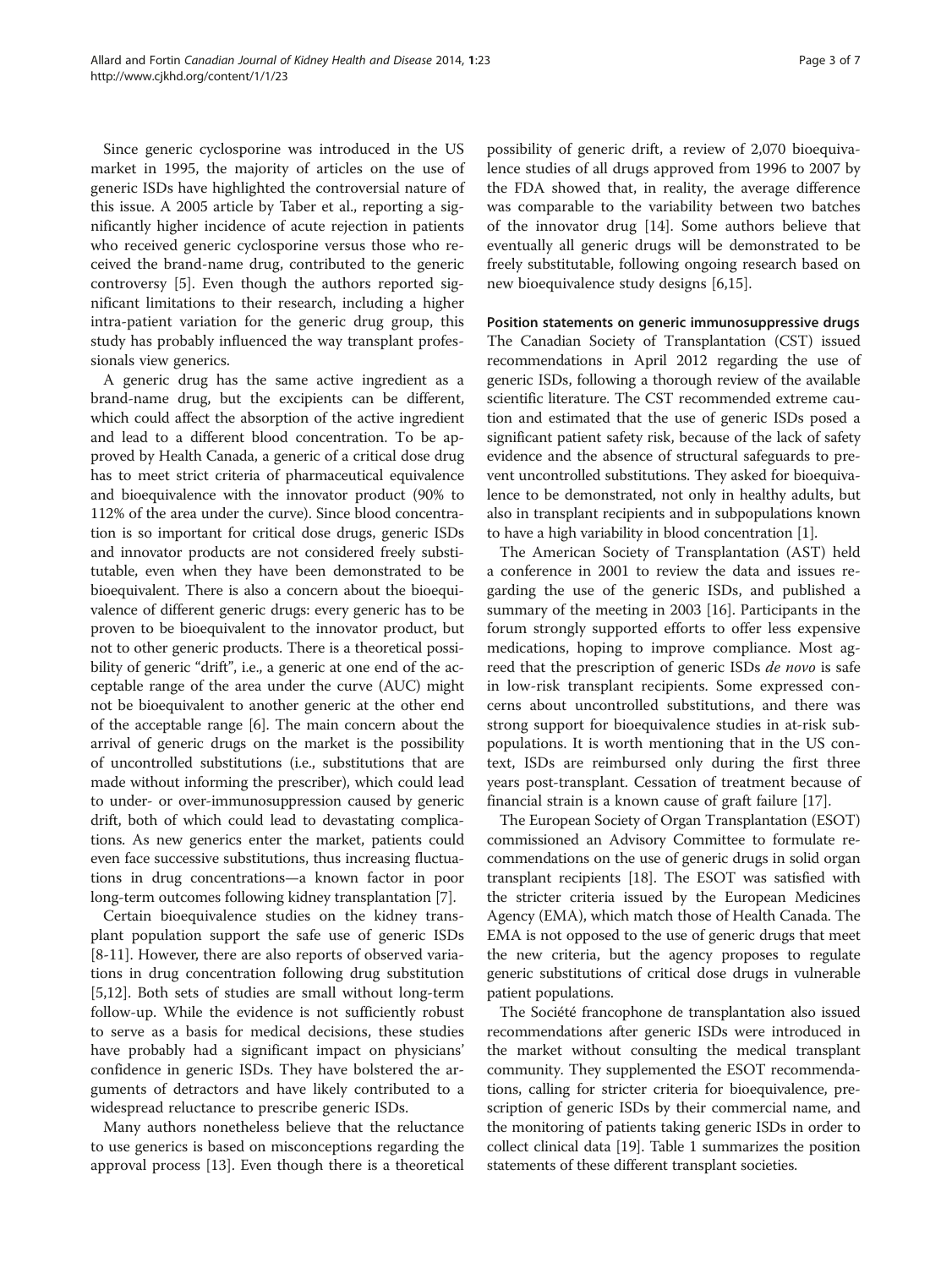| <b>Canadian Society of Transplantation</b><br>$(2012)$ [1]       | · Insufficient literature regarding efficacy and safety.                                                                                                                                                                                   |
|------------------------------------------------------------------|--------------------------------------------------------------------------------------------------------------------------------------------------------------------------------------------------------------------------------------------|
|                                                                  | • Close monitoring with any change.                                                                                                                                                                                                        |
|                                                                  | • Not recommended in pediatric patients.                                                                                                                                                                                                   |
|                                                                  | • The intended drug formulation must be explicitly stated on all prescriptions to avoid substitutions.                                                                                                                                     |
|                                                                  | • Educate patients about formulations and substitutions.                                                                                                                                                                                   |
|                                                                  | • Prescriber and patient should be involved in any decision to change formulation. Mandatory<br>notification of the prescriber should be a legal requirement.                                                                              |
|                                                                  | • Licensing requirements for critical dose drugs must be re-assessed. Bioequivalence in solid organ<br>transplant recipients (SOTR). Requirement for generic manufacturers to provide clinical outcome<br>data in SOTR.                    |
|                                                                  | • Transplant centres should be funded according to the increased costs associated with managing<br>SOTR arising from the introduction of generic immunosuppression.                                                                        |
| American Society of Transplantation<br>$(2003)$ [16]             | • Supports the availability of efficacious, less expensive immunosuppressive medications and endorses<br>efforts to introduce generic alternatives. Medication costs may contribute to non-compliance with<br>prescribed medical regimens. |
|                                                                  | • FDA-approved generic immunosuppressive agents appear to provide adequate immunosuppression<br>to low-risk patients.                                                                                                                      |
|                                                                  | · Insufficient data to make recommendations for at-risk populations (African-Americans or pediatric).                                                                                                                                      |
| <b>European Society for Organ</b><br>Transplantation (2011) [18] | • Generic formulations that do not meet the stricter criteria should not be used.                                                                                                                                                          |
|                                                                  | • Substitution should only be initiated by the transplant physician; pharmacists or insurance providers<br>should refrain from forcing substitution.                                                                                       |
|                                                                  | • Repetitive substitution should be avoided.                                                                                                                                                                                               |
|                                                                  | • Patients should be informed about substitution and taught how to identify different formulations of<br>the same drug so they can alert their physician if an uncontrolled substitution is made.                                          |
|                                                                  | • The simultaneous use of different formulations in the same patients should be avoided.                                                                                                                                                   |

## <span id="page-3-0"></span>Table 1 Position statements of various professional societies regarding the use of generic immunosuppressive drugs (ISDs)

## Ethical issues

In this section, we examine in further detail the various ethical issues related to the use of generic ISDs in renal transplantation.

## Distributive justice

Theories of distributive justice aim to describe how a society or group should allocate its scarce resources or products among individuals with competing needs or claims [[20](#page-6-0)]. Since money is a scarce resource in every healthcare system, and individuals with different illnesses have competing needs, what is the best response? There are several theories proposing principles to help decide on how to allocate resources. These include utilitarian, egalitarian, libertarian and communitarian theories, and the more recent capabilities and well-being theories [\[21](#page-6-0)]. However, none of these theories has resulted in a consensus around principles [\[21,22](#page-6-0)]. It is beyond the scope of this article to review all of these theories. Since Canada's health system is based on egalitarian values, one could attempt to use egalitarian theory to resolve the allocation problem. The egalitarian approach would involve equal opportunities for all patients to obtain effective treatment [\[22\]](#page-6-0). It would also mean reinvesting the resources saved by the use of generic ISDs to help the most disadvantaged patients in

transplantation. Egalitarian principles would be respected if generic ISDs produced good clinical outcomes, allowing other patients an opportunity to be treated.

#### Physician duties

The situation with critical dose drugs is complex. Even though Health Canada acknowledges the bioequivalence of generic drugs, many physicians still believe there is some risk involved. Previous reports of increased incidence of acute rejection with generic cyclosporine partly explain this stance [\[5](#page-6-0)]. Physicians who are reluctant to prescribe generic ISDs are bound by their duty of beneficence towards patients and are also the stewards of a scarce resource (organs). For many, no degree of risk is acceptable.

Physicians' dual responsibilities (to their patients and society) could be conflicting [[23\]](#page-6-0). As Pellegrino writes, the Hippocratic Oath binds physicians collectively "to duties to other physicians and to individual patients. Neither the Oath nor the other books of the Hippocratic Corpus mention social obligations of broader kinds, such as responsibility for the availability, accessibility, and affordability of health care, or collective responsibility for public health, the poor, or public policy" [\[24](#page-6-0)]. While some authors call for a redefinition of the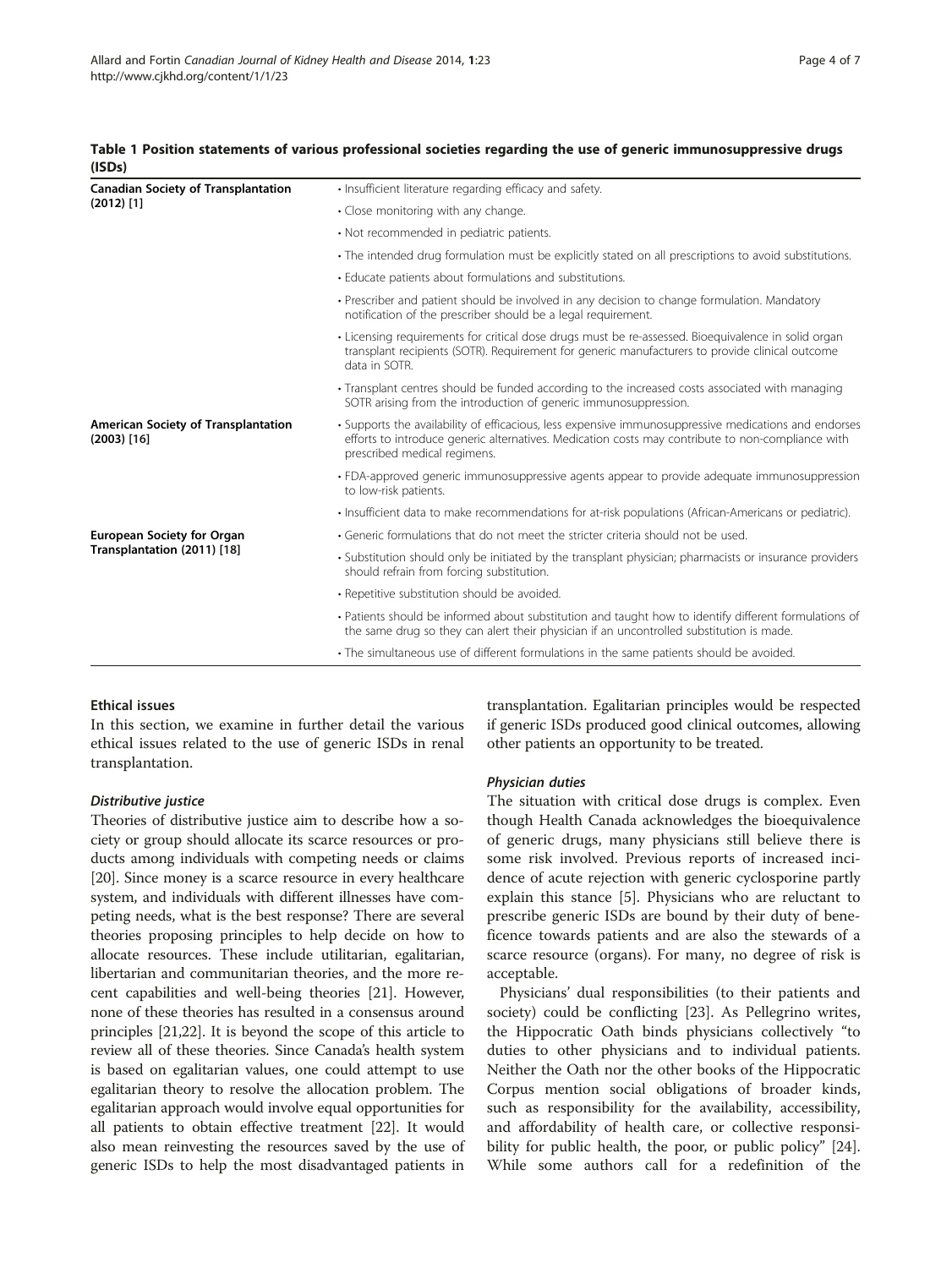physician's role that would include a duty toward society, others believe the two are irreconcilable [\[25,26\]](#page-6-0). In a study by Beach and colleagues, 70% of physicians felt that their main responsibility was toward individual patients rather than society [[27](#page-6-0)]. Also, in a review of quantitative surveys on physicians' attitudes toward rationing, it has been shown that the latter are generally willing to consider cost in clinical decisions and are in favour of cost containment; however, when asked about cases in which the aims and consequences of cost containment are specified, their support decreases noticeably [\[28](#page-6-0)]. These findings are not surprising, given that physicians have a personal relationship with their patients who want to feel that their well-being comes first. Physicians are conscious of the need for cost containment, but would rather not see benefits withheld from their patients. Maynard states that in a public healthcare system, prioritization is in fact determined by physicians who provide the treatments they consider most appropriate, not necessarily in relation to need or comparative costeffectiveness, as should be the case [\[29\]](#page-6-0).

## Risk-benefit analysis (RBA)

Risk-benefit analyses of the use of generic ISDs vary from country to country. In the United States, for instance, it has been documented that patients who have to pay for brand-name ISDs bear economic burdens that truly affect their lives; the out-of-pocket expenses for these ISDs lead to non-compliance, graft loss and adverse complications [\[17\]](#page-6-0). Seeing their patients' distress, physicians might be more likely to prescribe generic ISDs. For Canadian patients, the economic burdens of brand-name medication are far less onerous. Prescribing generics would likely not significantly increase compliance or decrease adverse events resulting from noncompliance. Even if some individuals were relieved by reduced treatment costs, the greatest advantages would be to other patients and to the healthcare system, which would benefit from additional available resources. These benefits are, however, extremely difficult to quantify. It is also very difficult to ascertain the risks, given the few available studies in the literature [\[8-12,30](#page-6-0)-[33\]](#page-6-0). There is a small theoretical risk of a variation in the drug concentration. Even though this risk is unquantifiable, the consequences could be disastrous for both patients and society. Under-immunosuppression could lead to graft loss while over-immunosuppression could lead to neoplastic complications or life-threatening infections. From an individual perspective, an RBA analysis may not support the use of generic ISDs in Canada, since individuals derive no obvious benefits and may incur some risk. From a wider societal perspective, however, an RBA analysis might show benefits to be obtained through potential cost savings.

In the UK, the National Health Service is seeking ways to reinvest efficiency savings into clinical services in order to improve the quality of patient care [\[34](#page-6-0)]. These strategies have led some transplant centres to use generic tacrolimus and generic mycophenolate mofetil in both *de novo* and stable renal transplanted patients [\[34](#page-6-0)].

While this paper is focused on renal transplantation, the same questions have been raised in thoracic transplantation as well [\[35](#page-6-0)]. The risk acceptability may be lower in thoracic transplantation, as there is no alternative treatment like dialysis. Using the precautionary principle, substitution could be started in renal transplantation and extended to thoracic and other life-saving organ transplantation if post-approval clinical data of the generic ISDs showed solid clinical equivalence.

## Conflict of interest

The use of generic drugs also raises the issue of conflict of interest. Pharmaceutical companies are omnipresent in the medical community, and manufacturers of brand-name ISDs are also very active in the transplantation world. These companies offer grants and speaker honoraria; they are trusted, as they have been in the business for a while and have invested in long-term relationships with physicians. They also sponsor professional organizations in the field of transplantation. It has been documented that even though 61% of physicians believe their decisions are not influenced by drug companies' marketing strategies, only 16% have the same confidence in their colleagues [[36\]](#page-6-0). A review of the literature on conflict of interest and drug companies showed that physician-industry interactions do affect professional behaviour and prescribing [[37\]](#page-6-0). The review also showed that these interactions reduce the prescription of generic drugs. It is also worth mentioning that some scientific papers that promote the use of generic ISDs are sponsored by generic drug companies [[8\]](#page-6-0). It is important to take these conflicts of interest into account in the debate around the use of generic ISDs.

## Patients' informed consent

Many campaigns aim to promote the use of generic drugs or to reassure the population when substitution is mandatory, as is the case under the public prescription drug insurance plans of many provinces and most private insurance plans in Canada [\[38](#page-6-0)]. The market share of generic drugs in this country has been increasing over the last decade, reaching 63% in 2012 [\[39](#page-6-0)], partly because of changes in government and insurance programs, but also because of public confidence. When prescribing a generic ISD, physicians must inform their patients that the drug in question may be different from other generic drugs. Efforts are needed to educate patients about the possible effects of substitution. Patients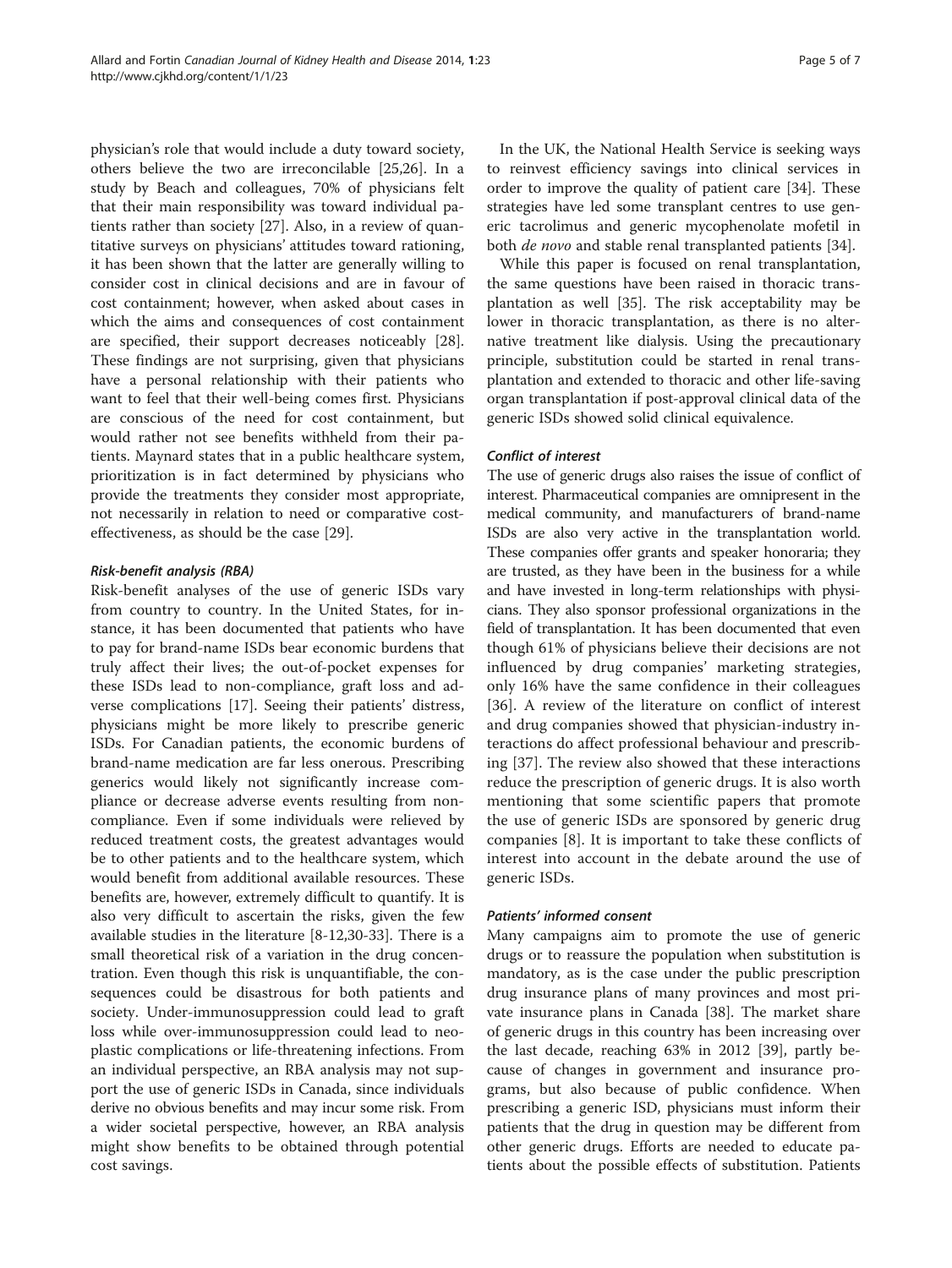<span id="page-5-0"></span>must also be made aware of the appearance of their medication in order to detect and report any substitution. This education is necessary to obtain patients' informed consent. If the information is not presented in a nuanced manner, it could potentially undermine muchneeded public trust in the generic approval process.

Should well-informed patients refuse to take generic ISDs, their autonomy would be respected. However, under most insurance plans, they would have to cover the cost difference between the generic and brand-name drug. Some might argue that the opportunity for patients to exercise their autonomy depends on their income, as many would not be able to afford the brand-name drug. But this could be argued for any generic drug as well, and if we were to rank autonomy higher than societal health by covering the cost of preferred versions of the drug, there would be a greater loss in health coverage, since generic drugs save billions of dollars annually. Such a decision would also run counter to values enshrined in the Canada Health Act such as universality and accessibility. The mandatory substitution policy is in accordance with Daniels' theory of fair equality of opportunity [[22](#page-6-0)] in that it provides an opportunity for all to access treatment while allowing them the liberty to purchase a brand-name drug.

## Logistical and economic issues

Unless it is eventually demonstrated that every generic ISD is freely substitutable, there is a need for regulations that would minimize the risks of uncontrolled substitutions. In Canada, as in most developed countries, pharmacists may automatically substitute a medication without necessarily notifying the physician [[35](#page-6-0)]. Physicians may write "no substitution" on the prescription; however, depending on the insurance plan, the patient could be responsible for the cost difference between the two brands. Physicians, pharmacists and regulators would have to work together to set new rules around generic substitutions, and then educate their respective professional communities.

While generic ISDs are invariably cheaper than brandname drugs, their use is not necessarily economical. Since all professional associations recommend close monitoring of any substitutions [1[,16,18,40](#page-6-0)], the costs of increased monitoring for both medical staff and patients (time, lost wages, travel to hospital) must be evaluated. It is worth noting that increased monitoring would probably only be necessary in the short term, and costs would be lowered once the substitution was proven to be safe and effective. Substitution could therefore prove to be an economical choice in the long term. There is also a consensus around the need for increased patient education, which comes at a cost. The CST has openly asked for funds to be allocated to transplant centres to meet these new needs [1]. As stated earlier, there would be costs associated with implementing new regulations and providing information to physicians and pharmacists. A comprehensive cost-benefit analysis including these new costs is needed to assess the cost-effectiveness of generic ISDs.

The use of generic ISDs may also involve logistical issues around drug shortages. In Canada, most provinces have policies to regulate generic prices. Although these price cap policies may be economical in the short term, they may also have been a factor in recent drug shortages [[41](#page-6-0)]. As the prices are lowered, it becomes less profitable to manufacture the drugs and a shortage of generic ISDs could be disastrous.

## Conclusion

To determine whether it is ethical to prescribe generic ISDs, we recommend a comprehensive cost-effectiveness analysis to ascertain the benefits, as well as clinical studies in de novo and stable renal transplant patients for every generic ISD. We recommend minimizing the risks that could be associated with generic drift by implementing new policies such as a law prohibiting non-physicians (pharmacists, insurance providers, etc.) from authorizing substitutions of brand-name ISDs with generic ISDs, or substitutions between generic ISDs. If generic ISDs are demonstrated to be clinically safe and more cost-effective than brand-name drugs, and if policies are implemented to minimize the risks, it would be ethical to use them, since the benefits to society would be greater than the risks to individual patients.

#### Competing interests

Julie Allard has no competing interests. Marie-Chantal Fortin has no competing interests.

#### Authors' contributions

JA and M-CF were both involved in the literature review and the writing of the article. Both authors have read and approved the final manuscript.

#### Acknowledgements

Dr. Fortin holds a KRESCENT New Investigator award and is an FRSQ research scholar.

#### Author details

<sup>1</sup> Centre de recherche du Centre hospitalier de l'Université de Montréal (CRCHUM), 900 Saint-Denis Street, Montreal, Quebec H2X 0A9, Canada. <sup>2</sup>Nephrology and Transplantation Division, Centre hospitalier de l'Université de Montréal (CHUM), 1560 Sherbrooke Street East, Montreal, Quebec H2L 4 M1, Canada. <sup>3</sup>Department of Social and Preventive Medicine, Bioethics Program, School of Public Health, Université de Montréal, Montreal, Canada.

#### Received: 29 May 2014 Accepted: 11 August 2014 Published: 9 September 2014

#### References

- 1. Harrison JJ, Schiff JR, Coursol CJ, Daley CJ, Dipchand AI, Heywood NM, Keough-Ryan TM, Keown PA, Levy GA, Lien DC, Wichart JR, Cantarovich M: Generic immunosuppression in solid organ transplantation: a Canadian perspective. Transplantation 2012, 93:657–665.
- 2. Canadian Institute of Health Information: Drivers of Prescription Drugs Spending in Canada. Ottawa, Ontario: CIHI; 2012.